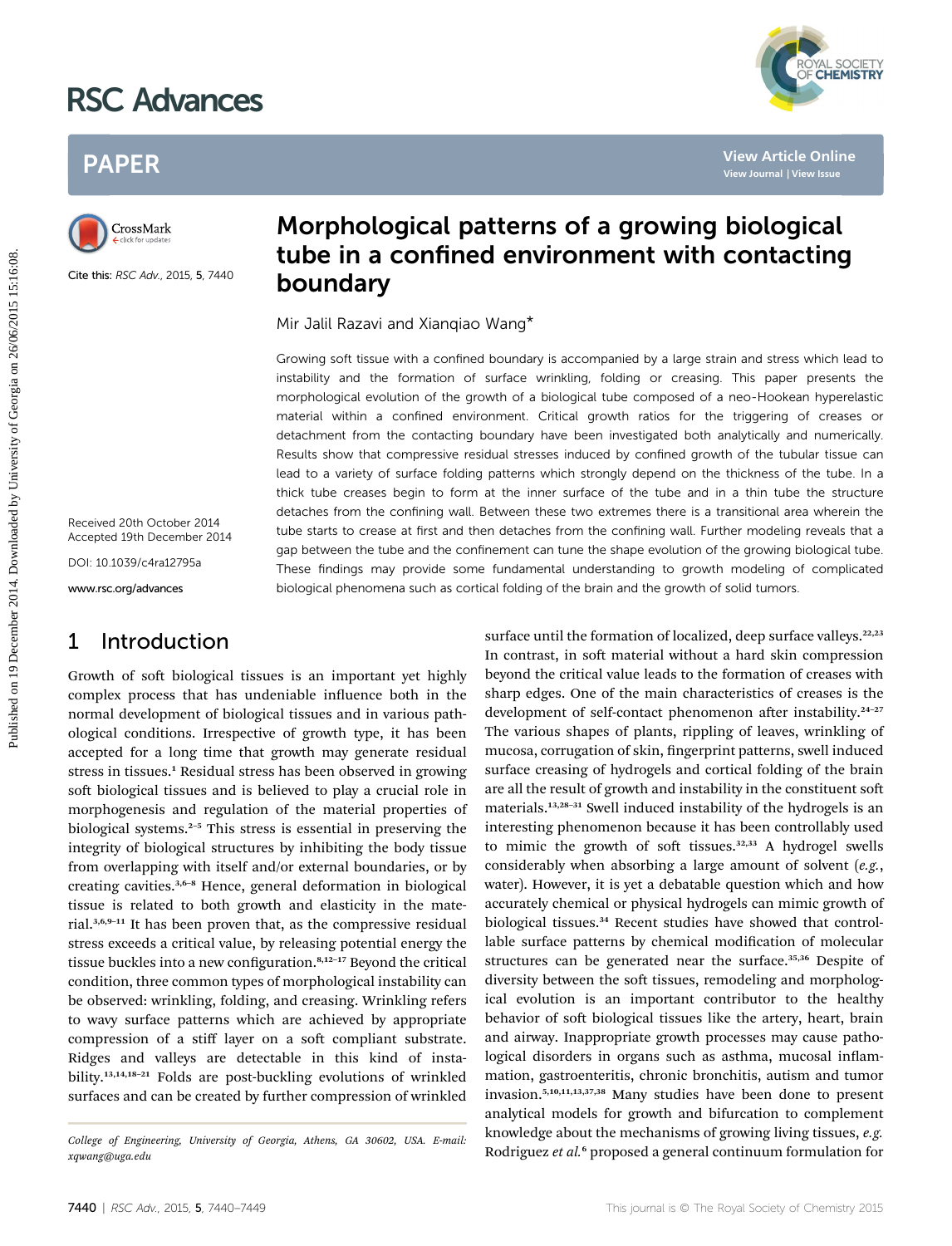finite volumetric growth in soft elastic tissues with the deformation gradient tensor of the tissue described as the multiplication of the elastic and growth parts. Ben Amar et al.<sup>3</sup> adopted incremental deformation theory to include growth effects and showed its application to a growing spherical shell under external pressure. Bo li et  $al.^{13,39}$  presented a linear stability analysis to investigate critical conditions and characteristic buckling patterns. The results indicate that the wrinkling mode is sensitive to the geometry as well as the properties of tissues. Jin et al.,<sup>27</sup> by application of criteria for the starting of creases, found critical growth ratios for a tube growing inside a rigid shell and a growing shell on a rigid core. Ciarletta et al.<sup>4</sup> proposed a variational method that gives a straightforward derivation of the linear stability analysis for bifurcation analysis. Dunlop et al.<sup>40</sup> developed a general thermodynamically theoretical model for tissue growth and applied it for a simple geometry as isotropically elastic tissue growing inside a circular pore. The study extended the model in order to couple tissue growth to the presence of a surface stress.<sup>41</sup> Rumpler et  $al$ .<sup>42</sup> showed that geometry had effect on the tissue growth and as a result, local curvature strongly influenced the tissue growth rate. Beside these analytical models, numerical analyses and especially finite element models are valuable solutions when there is not any exact formulation for the buckling and postbuckling analysis.<sup>12</sup>–14,16,30 Analytical and numerical results of these studies reveal that beyond the critical growth ratio the system tends to be destabilized and prefers to release its potential energy by developing wrinkles and creases. Balance between geometry and material behavior of layer/layers dictates the number of wrinkles or creases.<sup>4,13,24,27</sup> Although significant progress has been made in recent years on the modeling of morphological instability in soft matter, there remain plenty of interesting problems that needs additional experimental and theoretical investigation.<sup>15</sup> In this study we will focus on soft material growth in a confined environment, especially with contact properties between boundaries, as many growing tissues are in contact with other tissues or consist of several layers with different material properties; thus, the existence of confinement has a remarkable effect on the stress distribution of the structure, triggering instability and remodeling processes. Many living tissues are growing in confined area; e.g. wrinkling and folding of mucosa,<sup>13,37,39</sup> wrinkling of solid tumors<sup>34</sup> and folding of the cortical layer of brain<sup>5,30</sup> are all results of growth and instability in confined conditions. Study of confined growth with the contacting boundaries is a core issue due to its great impact on clarifying tumor and brain growth. Tumors deform the surrounding tissue due to the stresses imposed on the environment, and the environment in turn alters the tumor growth dynamics. Tumor growth inhibition depends on the stiffness of the surrounding environment. In an in vitro setting, this corresponds to the stiffness of the agarose gel, and in vivo this corresponds to the stiffness of the extracellular matrix environment.<sup>43</sup> Experimental results highlight that geometric confinement alters the shape and growth dynamics of a developing tumor. In brain growth, the mechanical constraint of the skull regulates the cortical folding process. Cortical development with the skull as a constraint is **Paper** Wave that the solution of control in the defect much mate convoluted bin on the solution of the solution of the solution of the solution of the solution of the solution of the solution of the solution of the solut

much more convoluted than without.<sup>44</sup> On the other hand, a general model of tumor or brain growth accounting for geometric confinement effects on the size and shape of a growing tumor or developing brain5,45 is lacking and remains to be further exploited. Therefore, study and research in this area is worthy of pursuit and may open new windows to the treatment and therapy of severe disorders. In this paper, in contrast to other studies, we will discuss the growth of single layer tubular soft tissue in a confined boundary with contact properties between tissue and environment. Critical growth ratios, both analytical and numerical, will be determined for the formation of creases or detachment of tissue from the contact boundary. In a special case the effect of gap magnitude between the outer layer of tube and confinement will be evaluated.

## 2 Theoretical investigation

#### 2.1 Basic equations for growth model

Due to growth, the final state of the system will be different from the initial one. Theoretical models have attempted to relate the growth ratio to the deformation and stress field. Any point  $X$  in the reference state will be mapped by transformation to the final one,  $x$ , in the current state. For modeling volumetric growth we consider the most famous theory, namely, multiplicative decomposition of deformation gradient.<sup>6</sup> In this theory the deformation gradient,  $F(X)$ , is decomposed to growth tensor  $G(X)$ , indicating the addition of materials, and elastic deformation tensor  $A(X)$  describing pure deformation resulting from stress. The growth tensor maps the stress-free reference configuration to a grown stress-free state, then the elastic deformation tensor maps the grown state to a stressed and final current state.<sup>6</sup> Deformation gradient  $F$  maps the tissue from the stress free state before the growth to the stressed state after the growth.

$$
\boldsymbol{F} = \boldsymbol{A} \cdot \boldsymbol{G} \tag{1}
$$

where  $F = \frac{\partial x}{\partial X}$ . While both G and A tensors may be incompatible deformations, their multiplication,  $F$ , should be a compatible deformation.<sup>6</sup> In general, the elastic deformation of living soft tissues yields little volume change, therefore, the nonlinear response of these materials can be described by an isotropic incompressible hyperelastic material. The incompressibility implies the determinant of the elastic deformation tensor should be equal to unit,  $\det A = 1$ . In general, the growth tensor depends on the stress state, deformation, and some other factors. For simplicity, we assume the growth process with a known spatial distribution, insinuating that all the biological information is independent of stresses.<sup>3</sup>

Many biological soft tissues can be modeled by a hyperelastic material with a strain energy function  $W(A)$ . The Cauchy stress  $\sigma$ is related to the strain energy function  $by<sup>3</sup>$ 

$$
\sigma = A \frac{\partial W}{\partial A} - pI \tag{2}
$$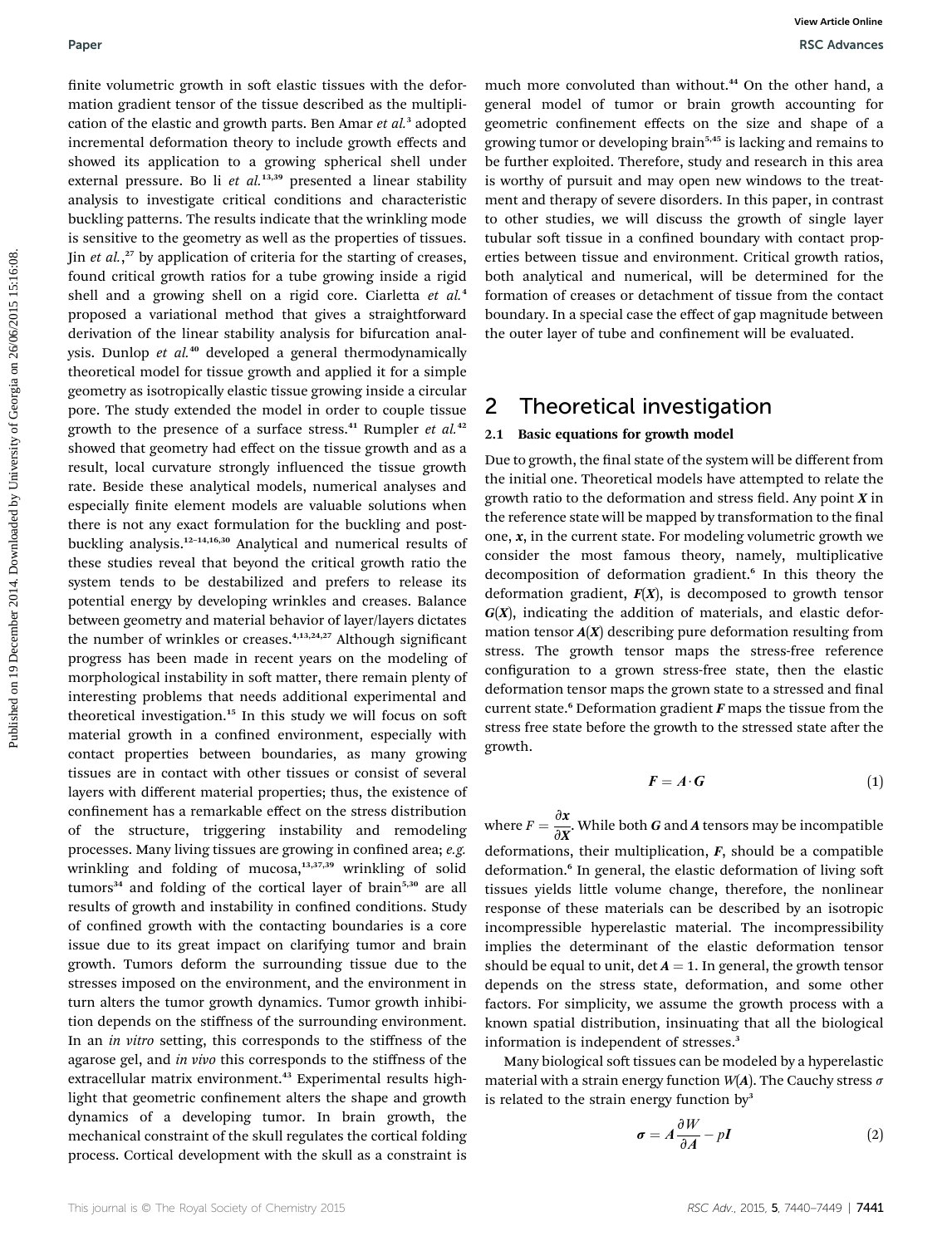where  $p$  is the hydrostatic pressure and  $I$  is a second-order unit vector. In the absence of any body force, mechanical equilibrium imposes

$$
div\boldsymbol{\sigma}=0\tag{3}
$$

where "div" stands for the divergence operator in the current configuration. There are several proposed material behaviors for hyperelastic material;<sup>46</sup> here a simple and common model, isotropic nonlinear neo-Hookean, is implemented.

$$
W = \frac{\mu}{2} \left( \lambda_r^2 + \lambda_\theta^2 + \lambda_z^2 + 3 \right) \tag{4}
$$

where  $\mu$  is the shear modulus and  $\lambda_r$ ,  $\lambda_\theta$  and  $\lambda_z$  are the radial, circumferential and axial principal stretches, respectively.

#### 2.2 Residual stress induced by growth

Consider a tubular soft tissue grown inside a rigid confinement. The outer layer of tissue is in contact with the boundary as seen in Fig. 1.

According to Fig. 1, the inside and outside radii of the tube are  $A$  and  $B$ , and the thickness is  $B - A$ . The initial and undeformed configuration for the tube is defined by  $X = (R, \Theta, Z)$ 

$$
A \le R \le B, 0 \le \Theta \le 2\pi, 0 \le Z \le L,\tag{5}
$$

where  $R$ ,  $\Theta$  and  $Z$  are cylindrical coordinates in the initial state.  $L$  is longitudinal length of the tube. Due to growth, the tube will deform axisymmetrically before the occurrence of instability in the system. The new and current configuration after growth is defined by  $\mathbf{x} = (r, \theta, l)$ **PEC** Advances<br>
where y lis the hydrostatic pressure and *L* is second-order unit<br>
vector. In the absence of any boxly force, mechanical equilib-<br>
structure of  $V$  and  $V$  and  $V$  are the effective on the discussion of  $F$ 

$$
a \le r \le b, \quad 0 \le \theta \le 2\pi, \quad 0 \le z \le l,\tag{6}
$$

where  $r$ ,  $\theta$  and  $z$  are cylindrical coordinates in the deformed state and *l* is deformed axial length. In the case of axisymmetric and plane-strain deformation, the deformation field after growth is just function of radius,  $r = r(R)$ . So, circumferential and longitudinal coordinates in both deformed and undeformed states will be the same. For eliminating longitudinal effect and studying in-plane bifurcation the plane-strain assumption has been considered.

By application of the deformation gradient in cylindrical coordinates for this specific case,  $F(X)$  can be determined



Fig. 1 Initial and current states of a growing tube inside a confined boundary.

$$
F = \begin{bmatrix} \frac{\partial r}{\partial R} & 0 & 0 \\ 0 & \frac{r}{R} & 0 \\ 0 & 0 & 1 \end{bmatrix}
$$
 (7)

On the other hand, the growth tensor  $G$  is

$$
G = \begin{bmatrix} g_r & 0 & 0 \\ 0 & g_\theta & 0 \\ 0 & 0 & 1 \end{bmatrix}
$$
 (8)

where  $g_r$  and  $g_\theta$  are radial and circumferential growth ratios, which  $g_i > 1$  is for growth and  $0 < g_i < 1$  represents atrophy. In plane-strain condition without deformation and growth in axial direction,  $g_z$  is considered as unit.

From eqn (1) the elastic deformation tensor can be extracted

$$
A = \begin{bmatrix} \frac{\partial r}{g_r \partial R} & 0 & 0\\ 0 & \frac{r}{g_\theta R} & 0\\ 0 & 0 & 1 \end{bmatrix} \tag{9}
$$

which shows

$$
\lambda_r = \frac{\partial r}{g_r \partial R}, \ \lambda_\theta = \frac{r}{g_\theta R}, \lambda_z = 1, \tag{10}
$$

With incompressibility constraint  $detA = 1$ 

$$
\frac{r}{g_r g_\theta R} \frac{\partial r}{\partial R} = 1 \tag{11}
$$

As isotropic growth of soft tissue is interpreted in this paper, hereafter  $g_r = g_\theta = g$ . So, for isotropic growth

$$
\frac{r}{R}\frac{\partial r}{\partial R} = g^2\tag{12}
$$

Integration of eqn (12) gives

$$
r^2 - a^2 = g^2(R^2 - A^2) \text{ for } A \le R \le B \tag{13}
$$

This shows the deformed field relates to the growth ratio and the initial state. Before instability, the outer layer of the tube is in contact with a stiff boundary, so  $b = B$ . From this constraint "a", inner radius of tube after deformation, is determined and final equation for the deformed state is

$$
r^2 = B^2 + g^2(R^2 - B^2) \text{ for } A \le R \le B \tag{14}
$$

For preventing self-contact effects in the inner radius, the isotropic growth ratio should satisfy

$$
g \le \left(\frac{B^2}{B^2 - A^2}\right)^{1/2} \tag{15}
$$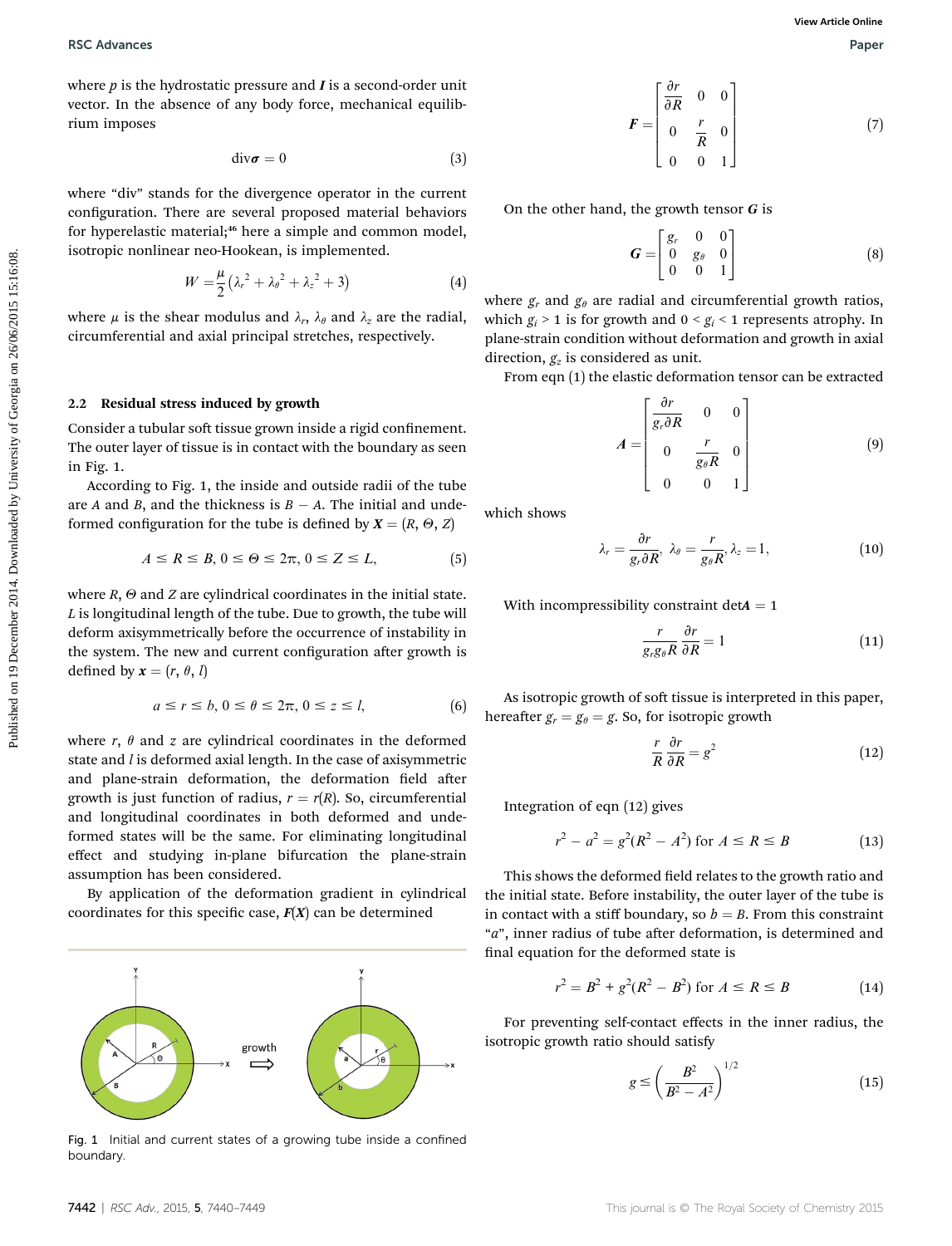Based on eqn (2) and (4) the Cauchy stress components are derived as

$$
\sigma_{rr} = \mu \lambda_r^2 - p, \, \sigma_{\theta\theta} = \mu \lambda_\theta^2 - p \tag{16}
$$

The equilibrium equation, eqn (3), is derived as

$$
\frac{\partial \sigma_{rr}}{\partial r} + \frac{\sigma_{rr} - \sigma_{\theta\theta}}{r} = 0 \tag{17}
$$

With eqn  $(10)$ ,  $(14)$ ,  $(16)$  and  $(17)$ , the stress distribution is derived to be

$$
r_{rr} = \frac{\mu}{2} \left[ \ln \left( \frac{r^2 + B^2 (g^2 - 1)}{a^2 + B^2 (g^2 - 1)} \right) - \ln \left( \frac{r}{a} \right)^2 + B^2 (g^2 - 1) \left( r^{-2} - a^{-2} \right) \right]
$$
\n(18)

$$
\sigma_{\theta\theta} = \sigma_{rr} - \mu (\lambda_r^2 - \lambda_\theta^2)
$$
  
=  $\sigma_{rr} + \mu \left[ \frac{r^2}{r^2 + B^2 (g^2 - 1)} - \frac{r^2 + B^2 (g^2 - 1)}{r^2} \right]$  (19)

In Fig. 2 the normalized radial and circumferential Cauchy stresses,  $\overline{\sigma}_{rr} = \frac{\sigma_{rr}}{\mu}, \overline{\sigma}_{\theta\theta} = \frac{\sigma_{\theta\theta}}{\mu}$ , have been sketched for growth ratio  $g = 1.15$  and  $A/B = 0.6$ .

Fig. 2 shows that the circumferential stress in the inner radius of tube is greater than other places. This stress as mentioned in the introduction part may have an important effect on the onset of instability. Circumferential stress in the inner radius is also sensitive to the thickness of the tube. In a tube with high thickness (when ratio of inner radius to outer radius is small) increasing by a small amount the growth ratio, circumferential compressive stress increases rapidly in inner surface in comparison to a thin tube, as seen in Fig. 3. A thick tube,  $A/B = 0.6$ , is more sensitive to the growth ratio and by slightly increasing the growth ratio, circumferential compressive stress is increased dramatically, In contrast, in a thin tube,



Fig. 2 Normalized stress distribution in radial and circumferential directions,  $q = 1.15$  and  $A/B = 0.6$ .



Fig. 3 Normalized circumferential stress in the inner radius for different growth ratios.

 $A/B = 0.9$ , a higher growth ratio is needed to create large compressive stress in the inner surface. This observation is based on analytical formulation and without instability consideration; hence, instability may change this trend beyond the critical growth ratio.

## 3 Instability analysis

With a large growth ratio, it is observed that circumferential stress in the inner surface of the tube will be increased. This stress may trigger instability and remodeling in the tube. A linear wrinkling analysis for this system with a fixed boundary condition in the outer layer reveals that wrinkles can be formed beyond a specific growth ratio. The critical growth ratio for starting instability and number of wrinkles depends on the thickness of the tube.<sup>39</sup> Another attempt shows that creases form in the inner side of the tube below the critical growth ratio to initiate wrinkling. In other words, the critical growth ratio for formation of creases is less than the critical growth ratio for formation of wrinkles.<sup>27</sup> The result for crease formation is based on the analysis of nite-element calculation for incompressible neo-Hookean material. The critical condition for onset of crease formation in the circumferential direction (normal to radial direction) is that the ratio of principal stretch in the radial direction to the circumferential direction in the inner radius should be more than  $2.4.^{26}$ 

$$
\frac{\lambda_r}{\lambda_\theta} = 2.4 \quad R = A \tag{20}
$$

where, as indicated before,  $\lambda_r$  and  $\lambda_\theta$  are the principal stretches in the radial and circumferential directions.

By applying this equation, the critical growth ratio for isotropic growth in radial and circumferential direction and with plane-strain condition ( $\lambda_z = 1$  and  $g_z = 1$ ) can be derived. From eqn  $(10)$ ,  $(12)$  and  $(14)$  in the inner radius of tube

$$
\frac{(g_c A)^2}{B^2 + g^2 (A^2 - B^2)} = 2.4
$$
 (21)

o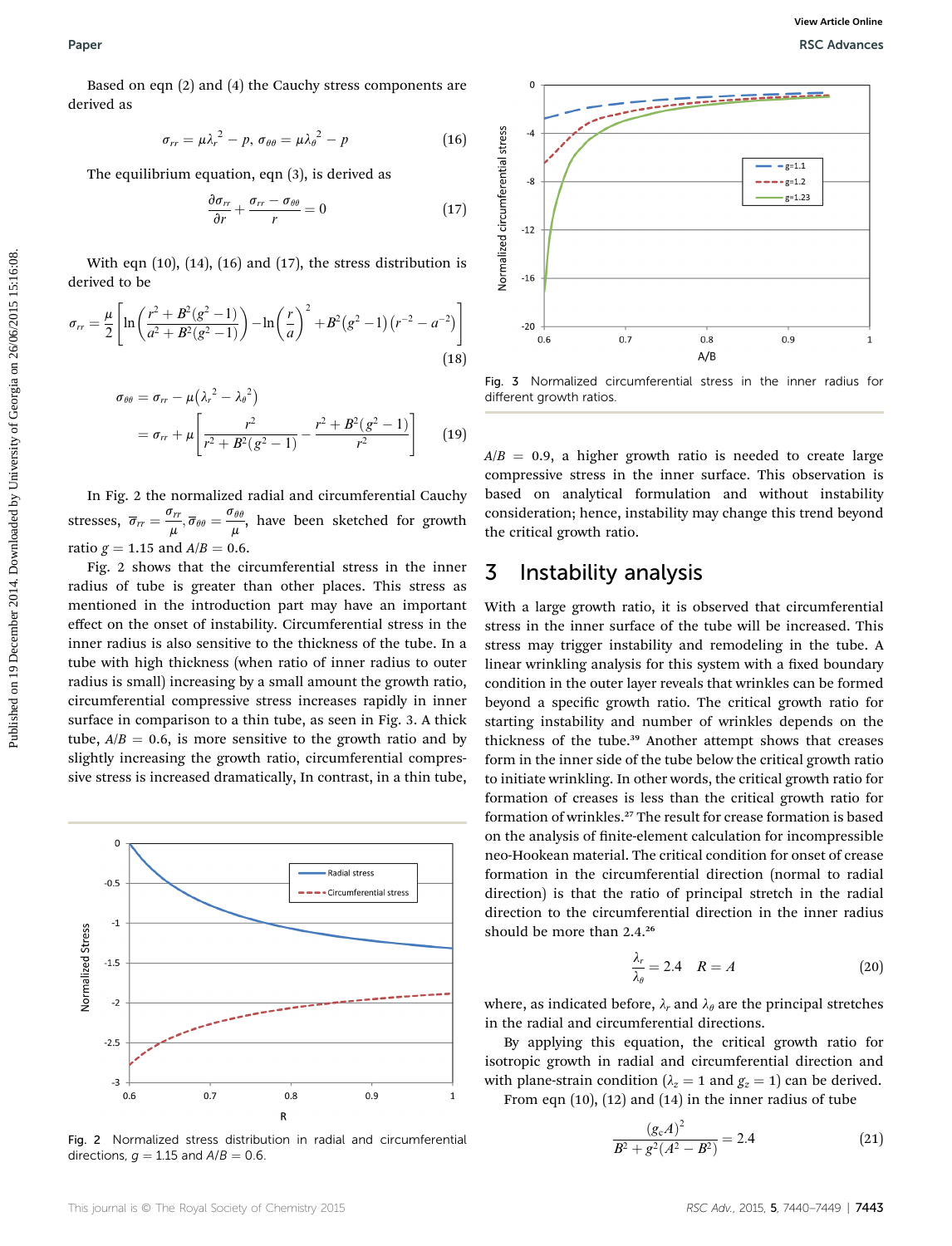

Fig. 4 Critical growth ratio for starting creases

or

$$
g_c^2 = \frac{2.4}{2.4 - 1.4\left(\frac{A}{B}\right)^2} \tag{22}
$$

It is clear that the critical growth ratio depends on the initial configuration and thickness of the tube. Fig. 4 plots the critical growth ratio,  $g_c$ , for the onset of creases as a function of  $A/B$ .

Due to the symmetry in the system there is no slip between the outer layer of the tube and the stiff confinement. By growth of the tube, confinement pushes the outer layer and creases start to form from the inner radius. As it can be seen from Fig. 4, in thick tube the critical growth ratio for starting instability is low and with a small amount of growth creases can be developed in the inner surface of the tube. In contrast, in tube with small thickness, for starting instability higher growth ratios should be applied. This result shows that in the same condition thin tubes are more stable than thick ones. It is worthwhile to mention these critical growth ratios have been derived based on the assumption that there is not any detachment of the outer layer of the tube from the boundary. Since there is contact property between the outer layer and confinement in some cases, detachment may change the instability form and lead to a different final configuration. This phenomenon will be further demonstrated by application of finite element modeling in the following section.

#### 4 Finite element model

#### 4.1 Transition from crease to detachment

For the evaluation of tube growth, formation of creases, and detaching phenomenon several non-linear finite element models have been carried out in the commercial finite element software. The plane-strain models with neo-Hookean material behavior are performed and growth is simulated with thermal expansion.<sup>12,27</sup> A fixed discrete rigid circle as a confinement is modeled around the outer surface of the tube and a frictionless contact relation is employed. The inner and outer surfaces of the tube are allowed to self-contact, as the inner surface after

creasing and the outer surface after detaching will be in a selfcontact condition. Fig. 5 shows the initial and deformed state of tube after a certain amount of growth inside the confined boundary, and indicates that stress concentration is higher in the inner surface, which is consistent with the analytical results.

In the plane-strain isotropic growth and with the condition of incompressibility, because expansion in the longitudinal direction is neglected, the growth ratio can be defined as the ratio of deformed area to initial area. From the growth tensor in eqn (8) the isotropic growth ratio is

$$
g^2 = \frac{S}{S_0} \tag{23}
$$

where S is defined as the deformed area and  $S_0$  is the initial area. If there is not any confinement the tube will expand freely, but stiff confinement prevents growth of the tube on the outer surface and causes residual stress. Fig. 6 compares the deformed inner radius "a" versus growth ratio between the theoretical analysis in eqn (13) and the finite element model for  $A/B = 0.6$ . From the figure it is clear that theory and finite element model result are in very good agreement. Since in derivation of eqn (14) (deformation field) instability and crease formation has not been considered, by continuation of growth the inner surface analytically keeps its circular pattern, but in the finite element models beyond the critical growth ratio the tube starts to form creases and buckles towards an irregular shape. **PURE Advances**<br>
Property of the state of the state of the state of the state of the state of the state of the state of the state of the state of the state of the state of the state of the state of the state of the state

When the growth ratio increases stepwise beyond the critical value, the system will lose stability and begin to form creases in the inner surface of thick tubes or detach from the boundary and snap inwards in thin tubes. There should be a transition area between the two distinct instability patterns. The starting point for either crease formation or detachment is the critical growth ratio. In Fig. 7, different growth patterns of a thick tube in a confined boundary can be seen. After the critical growth ratio the system loses stability, and creases in order to release a portion of its elastic energy and becomes more stable.

Since the thickness is high, the outer surface does not lose contact from the stiff boundary and creases develop only in the inner surface of tube. In contrast, in low thickness tubes, before crease formation in the inner surface the tube detaches from the stiff boundary and buckles completely towards the inside. Similar phenomena have been seen and modeled using confined elastic rings or confined thin-walled cylinders in structural engineering.<sup>47</sup>–<sup>49</sup> Fig. 8 shows expansion and buckling of a thin tube which after the critical point loses contact with the confinement. According to eqn  $(22)$ , for thin tubes a higher growth ratio is needed to start creasing, so thin tubes store more elastic energy and hence before starting to crease they lose contact with the confinement surface and snap inwards to release energy. After the critical growth ratio, the tube loses contact and buckles towards the inside, and eventually starts to fill the area of confinement with further growth.

It can be anticipated that there is a transition area wherein the tube at first starts to develop creases in the inner surface and after further growth loses contact with the boundary with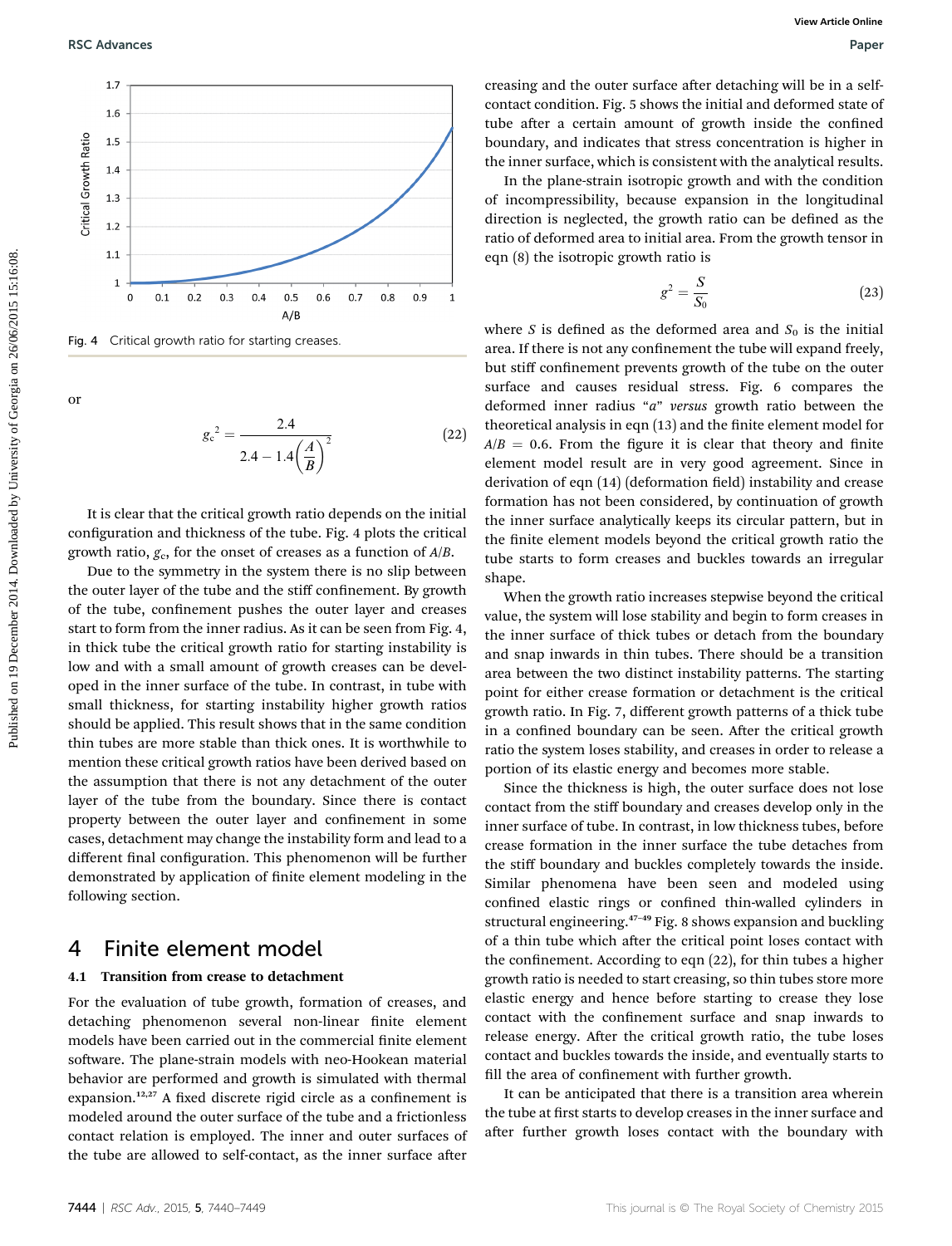

Fig. 5 (a) Initial state and (b) deformed state and Von Mises stress counter of growing tube,  $A/B = 0.6$  and  $q = 1.034$ .



Fig. 6 Comparison between theoretical results and finite element analysis for deformed inner radius,  $A/B = 0.6$ .



Fig. 7 Evolution of expansion and crease formation induced by the growth,  $A/B = 0.6$ . (a)  $q = 1$  (b)  $q = 1.122$  (c)  $q = 1.189$  (d)  $q = 1.234$  (e) q  $= 1.246$ 

snapping inwards. Fig. 9 depicts a transition form from creasing to detaching.

Under contact boundary conditions different patterns of instability of the soft tissue due to growth may arise in contrast

to fixed boundary. $27,39$  In contact boundary configurations, creasing or detaching or both of them can be noticed in models. We can categorize this morphological evolution in the three phases: creasing, transition (crease-detach) and complete detaching. In Fig. 10, critical growth ratios from the theoretical analysis (Fig. 4) and finite elements models have been compared. It should be mentioned that here the theoretical part is based on the fixed boundary assumption. As marked in the figure, there are three phases: A for the thicknesses where only creases occur,  $B$  for the transition area where at first creases form in inner surface and then detachment happens, and C for detachment. In the transition phase  $(B)$  the lower critical growth ratio is for crease starting and the higher one is for detaching. This can be explained: since at the starting point the thickness is larger, a larger growth ratio is needed to detach the system from the boundary.

#### 4.2 Gap effects

Current studies have concluded that fixed and contact boundaries exert different effects on the morphological changes of a confined tissue tube. The critical growth ratios for creasing or detachment sensitively depend on the geometrical parameters. Another effective parameter which may cause a change in the instability behavior of the system is an existing gap between the outer surface of the tube and the confinement.<sup>49</sup> In the previous models this gap is considered as zero and the tube and confinement boundary are in close contact with each other. In this section we investigate the gap effect on the stability of a confined tube in only one initial configuration,  $A/B = 0.6$ . The gap is showed by  $\delta$  and for eliminating magnitude effects we consider it in dimensionless form  $\delta/h$ , such that h is the thickness of tube  $(h = B - A)$ , see Fig. 11.

According to Fig. 7, in contact boundary without a gap the tube just forms creases in the inside surface and does not lose contact from the confinement. Fig. 12 illustrates how the gap may change the critical growth ratios and final configuration of destabilized system. In contrast to close contact behavior, the existence of a gap changes the instability form and may cause detaching phenomenon. With small gaps the tube just forms creases in the inside surface and the outer surface will be in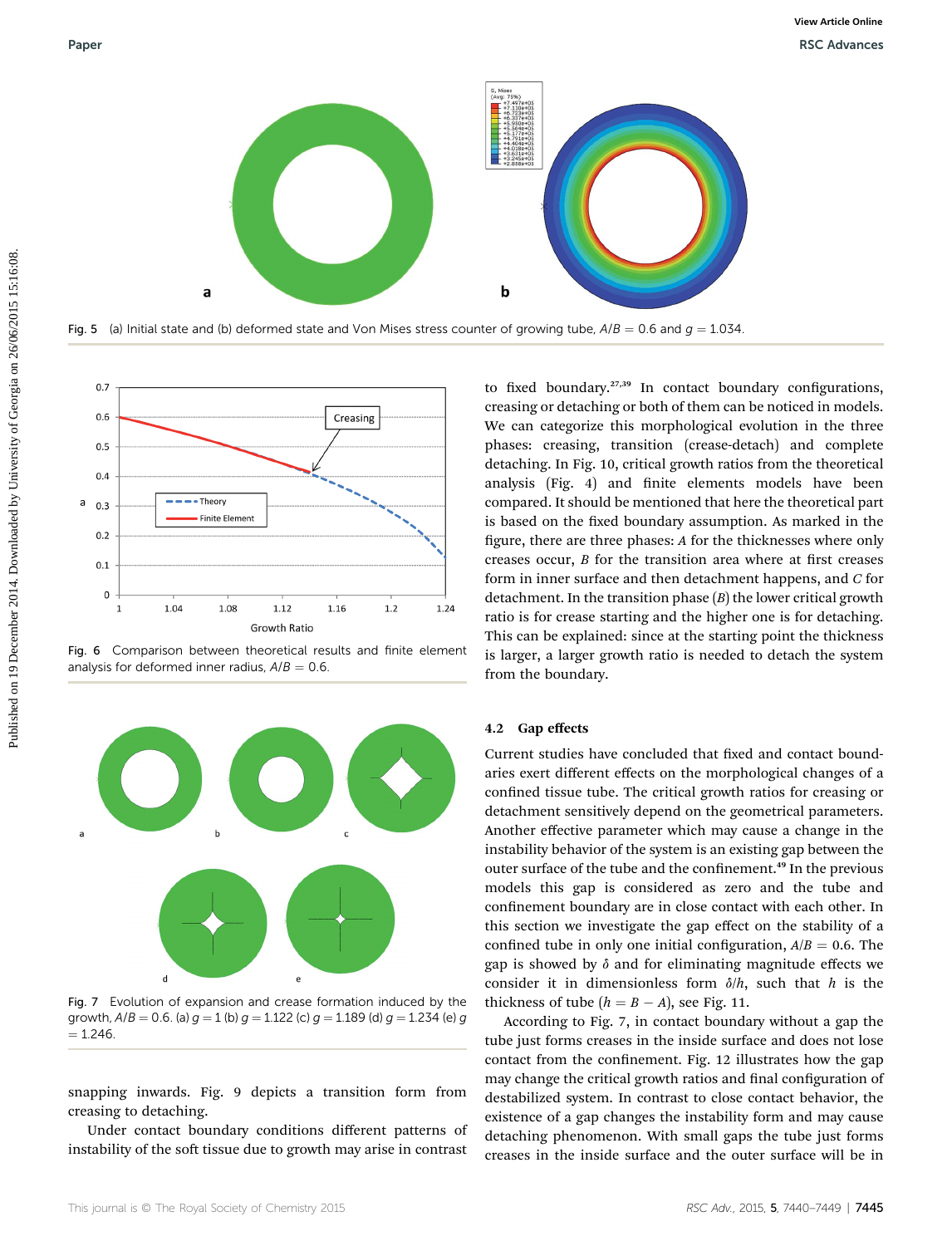

Fig. 8 Evolution of expansion and detaching phenomenon induced by the growth, Von Mises stress distribution,  $A/B = 0.9$ . (a)  $g = 1$  (b)  $g = 1.332$ (c)  $g = 1.520$  (d)  $g = 1.825$  (e)  $g = 2.271$ .



Fig. 9 Evolution of expansion, crease formation and detaching induced by the growth,  $A/B = 0.75$ . (a)  $g = 1$  (b)  $g = 1.214$  (c)  $g = 1.307$ (d)  $g = 1.383$  (e)  $g = 1.512$ .

close contact to the confinement. By increasing the gap, after formation of creases and further growth, the tube loses contact from the confinement and detaches. This trend holds for gaps that are comparable to the thickness. For large gaps (greater than the thickness) again we will see only creases in the inside surface and no detachment from the confinement.

For small gaps, after a slight growth, contact between the outer surface and confinement occurs where the state of the system is similar to a close contact situation and only creasing on the inside surface can be seen. But in larger gaps, when magnitude of the gap is comparable with thickness of the tube, balance between the gap magnitude and thickness dictates



Fig. 10 Phase diagram of critical growth ratio under different thicknesses.

instability forms. The tube at first develops creases and then detaches from the confinement. In gaps larger than the tube thickness, after contact the tube starts to form creases in the inner surface and the grown thickness prevents the tube from detachment. Fig. 13 shows growth and instability for a sample of models with an initial gap  $\delta = 0.8h$ .

These results have shown that an initial gap has a crucial effect on triggering instabilities and stabilizing the final configuration of the system. In a single layer tube, the thickness of the tube and magnitude of the initial gap are the most important parameters that control the morphogenesis of the soft confined tube. Since the single layer tube has been considered as an isotropic hyperelastic material, the magnitude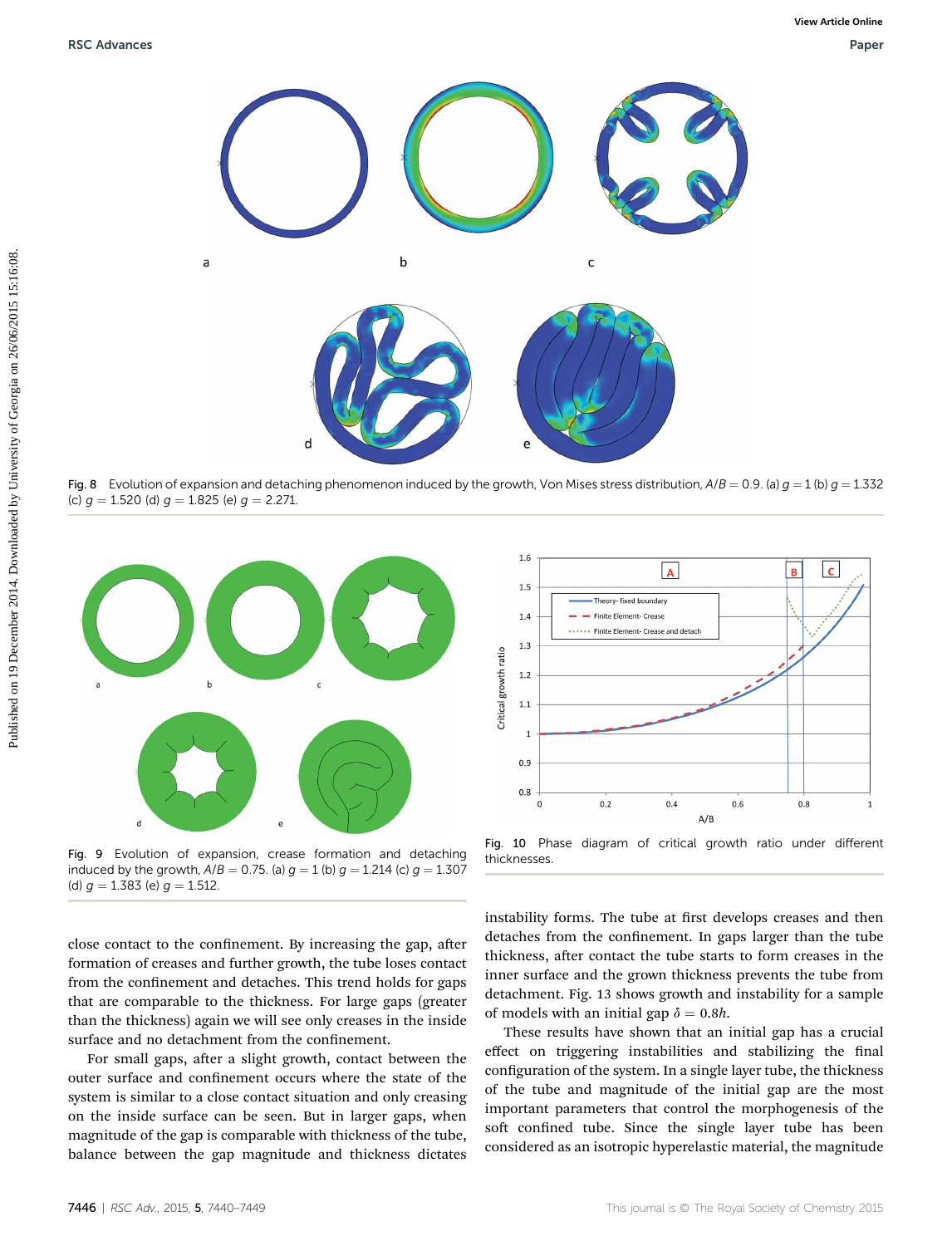

Fig. 11 Initial configuration of tubular tissue,  $A/B = 0.6$  with existing gap  $(\delta)$ 



Fig. 12 Critical growth ratio of the tubular tissue versus the dimensionless gap for  $A/B = 0.6$ 



Fig. 13 Growth and morphological evolution of tube with initial gap  $(A/B = 0.6, \delta/h = 0.8)$ . (a)  $q = 1$  (b)  $q = 1.247$  (c)  $q = 1.504$  (d)  $q = 1.659$ (e)  $q = 1.824$ .

of the shear modulus has no effect on the instability and crease formation. In contrast, as has been studied previously, the shear modulus ratio for double or multilayer systems is quite an important parameter for the starting and developing of buckling or postbuckling,<sup>12-14</sup> which will be explored in future work dealing with a confined environment.

# 5 Summary and outlook

In this paper, we have explored growth induced morphological instability of a soft tube in a confined boundary. Results show that for a growing soft tube restricted with a stiff boundary, dependent on the tube thickness and the initial gap with the boundary, multiple instability patterns may be seen in the structure. Analytical and numerical models revealed that by growth and expansion of a tube, higher compressive stress is observed in the inner surface of the tube which is a crucial parameter in triggering instability and crease formation. In tubes with high thickness and a small growth ratio, compressive stress arises in high levels and creases start to form to release strain energy. In contrast, when tube thickness is small in compare to the mean radius of the tube, a higher growth ratio is needed to destabilize the structure and in this situation the tube begins to detach from the boundary and buckle towards the interior. Between large and small tube thicknesses there is a transition area where the tube at first starts to develop creases in the inner surface and with further growth detaches from the stiff boundary. Another parameter which has a notable effect on the morphological evolution is the existence and size of a gap between the outer layer of the tube and the confined boundary. Results for a special case show that dependent on the ratio of gap to tube thickness, all multiple bifurcation patterns can happen. Puper<br>
Puper with the share modular has no effect on the intensity and crosses of the current periodic since the beauting put disosely<br>
impact in the same since the beauting put disoselying or busk-<br>
impact in the same si

These preliminary results are suitable to the modeling of confined growth of soft biological materials, e.g. brain and tumors. It has proven that mechanical constraints the brain skull exerts influence the cortical folding process.<sup>50</sup> Recently, it has been showed that this kind of modeling can explain and predict some developing brain abnormalities.<sup>51,52</sup> These studies showed that the thickness ratio of cortex to subcortex in developing brain is a very important parameter just as thickness of a growing tube is a main parameter to the determination of evolution path. Many of solid tumors create a layered structure during their avascular evolution. For more expansion, some tumors such as melanoma or glioblastoma lose their initial symmetries to trespass the encompassing tissues<sup>53</sup> which experimental study for shape transition of these tumors showed that formation of creases in outer layer is highly dependent on the thickness ratio.<sup>54</sup> In other words, these biological tissues are growing in confined environments and elastic or stiff boundaries can change their shape and performance and in some special cases lead to disorders. Therefore, as the continuation of this work, it is worth to study the effect of confinement elasticity on the morphological evolution of a growing model. We can expect that elasticity of the surrounding area will have a great influence on the morphogenesis of the growing tissue. As another application, it is possible to apply the present analysis,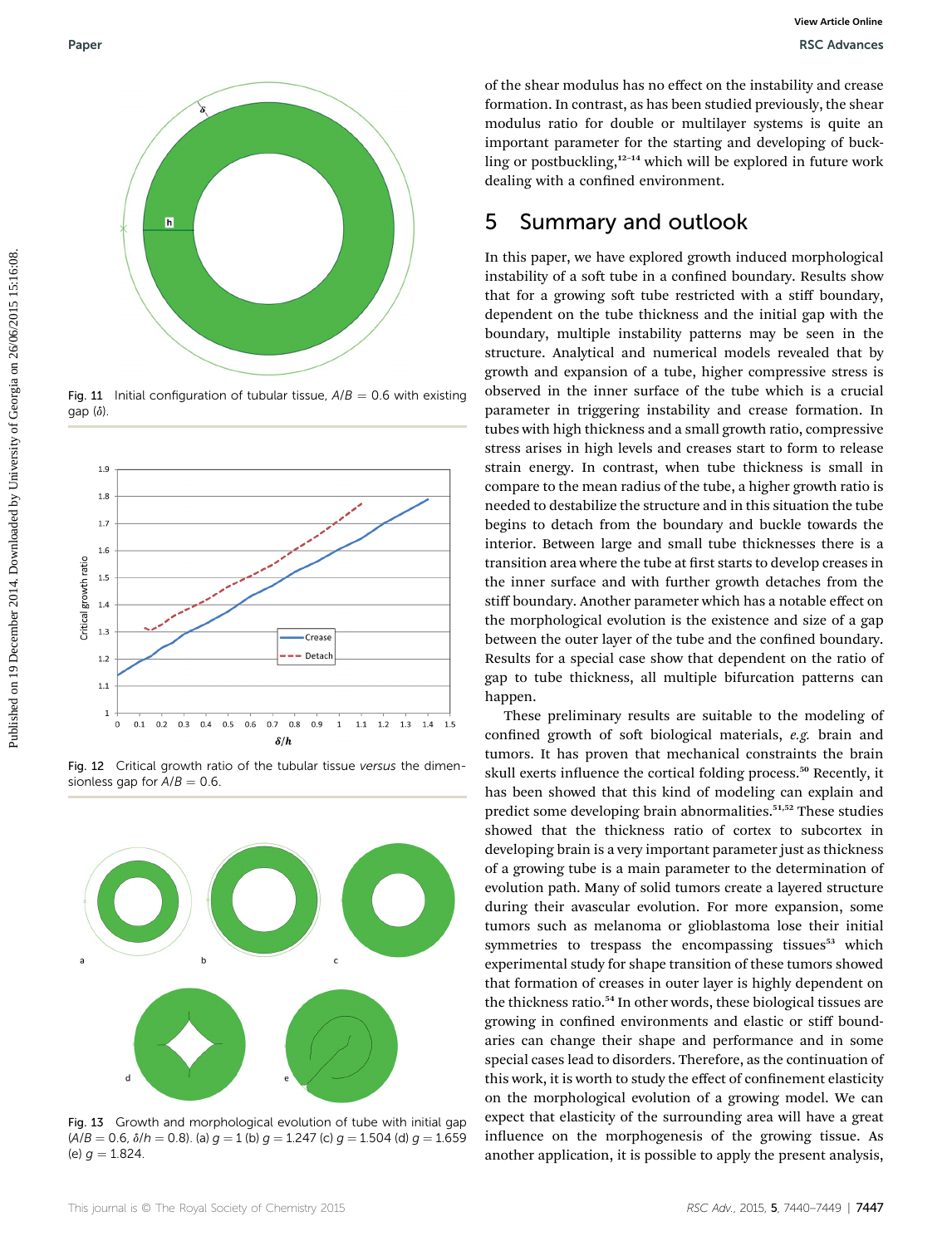with some modifications, to model the swell of hydrogels which is accompanied by diffusion or chemical process. For example, an extra term such as concentration of solvent molecules has been introduced into Helmholtz free energy density<sup>55</sup> in addition to deformation gradient tensor. Therefore, the nominal stress is a function of deformation gradient and concentration of solvent.<sup>56</sup>

No research, however, provides a perfect answer, with this work being no exception to the rule. It is worthwhile to mention that in application of theoretical and computational models there are some simplications and assumptions which impose limitations to our results. For example, a simple neo-Hookean hyperelastic material was considered, while in the reality, biological or soft chemical materials show anisotropic and complex behaviour, e.g. brain, artery or artificial hydrogels.<sup>57-59</sup> Also, a perfect circular model has been considered as the initial geometry for the growing tubular structures while in the reality profiles at early stage is not in a regular shape. Therefore, an appropriate model with realistic initial geometry may lead to a better depiction of morphological patterns. Some recent studies have showed the initial shape has a crucial effect on the instability and shape transition of the growing multilayer models.33,52,60 Finally, our analysis is based on a simple 2D model, which in contrast, a 3D model would be obviously more realistic as in many cases growth is a three dimensional process.<sup>61</sup> Hence, the application of the 3D model towards the growing tissue will better present its spatial patterns and evolutions. However, despite these limitations we hope our study can open new windows towards understanding and treatment of soft biological tissues disorders. PSC Advances<br>
with some modifications, to model the swell of hydrogels which 12 Y. Gao, Y. Jimg, 9. Li and X. Feng, at and Keng, by the semi-particle of the semi-particle of Georgia on 26/06/2016 16:<br>
here introduced into

## Acknowledgements

We acknowledge support from the University of Georgia (UGA) Research Foundation.

## References

- 1 J. Sachs, Text-book of botany, 1882.
- 2 R. Skalak, S. Zargaryan, R. K. Jain, P. A. Netti and A. Hoger, J. Math. Biol., 1996, 34, 889–914.
- 3 M. Ben Amar and A. Goriely, J. Mech. Phys. Solids, 2005, 53, 2284–2319.
- 4 P. Ciarletta and M. Ben Amar, Int. J. Non. Lin. Mech., 2012, 47, 248–257.
- 5 P. V. Bayly, L. A. Taber and C. D. Kroenke, J. Mech. Behav. Biomed. Mater., 2014, 29, 568–581.
- 6 E. K. Rodriguez, A. Hoger and A. D. McCulloch, J. Biomech., 1994, 27, 455–467.
- 7 D. Ambrosi and F. Mollica, Int. J. Eng. Sci., 2002, 40, 1297– 1316.
- 8 E. Kuhl, J. Mech. Behav. Biomed. Mater., 2014, 29, 529–543.
- 9 A. Stein, J. Appl. Math. Mech., 1995, 59, 139–146.
- 10 G. A. Holzapfel and T. C. Gasser, Int. J. Cardiol., 2007, 116, 78–85.
- 11 J.-S. Ren, J. Theor. Biol., 2013, 337, 80–88.
- 12 Y. Cao, Y. Jiang, B. Li and X. Feng, Acta Mech. Solida Sin., 2012, 25, 483–492.
- 13 B. Li, Y.-P. Cao, X.-Q. Feng and H. Gao, J. Mech. Phys. Solids, 2011, 59, 758–774.
- 14 B. Li, F. Jia, Y.-P. Cao, X.-Q. Feng and H. Gao, Phys. Rev. Lett., 2011, 106, 234301.
- 15 B. Li, Y.-P. Cao, X.-Q. Feng and H. Gao, Soft Matter, 2012, 8, 5728–5745.
- 16 Y.-P. Cao, B. Li and X.-Q. Feng, Soft Matter, 2012, 8, 556-562.
- 17 G. deBotton, R. Bustamante and A. Dorfmann, Int. J. Solids Struct., 2013, 50, 403–413.
- 18 Y. Cao and J. W. Hutchinson, J. Appl. Mech., 2012, 79, 031019.
- 19 Z. Y. Huang, W. Hong and Z. Suo, J. Mech. Phys. Solids, 2005, 53, 2101–2118.
- 20 J. Zang, X. Zhao, Y. Cao and J. W. Hutchinson, J. Mech. Phys. Solids, 2012, 60, 1265–1279.
- 21 S. Cai, D. Breid, A. J. Crosby, Z. Suo and J. W. Hutchinson, J. Mech. Phys. Solids, 2011, 59, 1094–1114.
- 22 L. Pocivavsek, R. Dellsy, A. Kern, S. Johnson, B. Lin, K. Y. C. Lee and E. Cerda, Science, 2008, 320, 912–916.
- 23 J.-Y. Sun, S. Xia, M.-W. Moon, K. H. Oh and K.-S. Kim, Proc. R. Soc. A, 2012, 468, 932-953.
- 24 Y. Cao and J. W. Hutchinson, Proc. R. Soc. A, 2012, 468, 94– 115.
- 25 S. Cai, D. Chen, Z. Suo and R. C. Hayward, Soft Matter, 2012, 8, 1301–1304.
- 26 W. Hong, X. Zhao and Z. Suo, Appl. Phys. Lett., 2009, 95, 111901.
- 27 L. Jin, S. Cai and Z. Suo, Europhys. Lett., 2011, 95, 64002.
- 28 A. Buganza Tepole, C. Joseph Ploch, J. Wong, A. K. Gosain and E. Kuhl, J. Mech. Phys. Solids, 2011, 59, 2177–2190.
- 29 A. Boudaoud, Trends Plant Sci., 2010, 15, 353–360.
- 30 P. Bayly, R. Okamoto, G. Xu, Y. Shi and L. Taber, Phys. Biol., 2013, 10, 016005.
- 31 M. Kücken and A. Newell, *Europhys. Lett.*, 2004, 68, 141.
- 32 M. Ben Amar and P. Ciarletta, J. Mech. Phys. Solids, 2010, 58, 935–954.
- 33 T. Tallinen, J. Y. Chung, J. S. Biggins and L. Mahadevan, Proc. Natl. Acad. Sci. U. S. A., 2014, 111, 12667–12672.
- 34 J. Dervaux and M. Ben Amar, J. Mech. Phys. Solids, 2011, 59, 538–560.
- 35 M. Guvendiren, J. A. Burdick and S. Yang, Soft Matter, 2010, 6, 5795–5801.
- 36 M. Guvendiren, S. Yang and J. A. Burdick, Adv. Funct. Mater., 2009, 19, 3038–3045.
- 37 W. Yang, T. Fung, K. Chian and C. Chong, J. Biomech., 2007, 40, 481–490.
- 38 S. Göktepe, O. J. Abilez, K. K. Parker and E. Kuhl, *J. Theor.* Biol., 2010, 265, 433–442.
- 39 B. Li, Y.-P. Cao and X.-Q. Feng, J. Biomech., 2011, 44, 182–188.
- 40 J. Dunlop, F. Fischer, E. Gamsjäger and P. Fratzl, J. Mech. Phys. Solids, 2010, 58, 1073–1087.
- 41 E. Gamsjäger, C. Bidan, F. Fischer, P. Fratzl and J. Dunlop, Acta Biomater., 2013, 9, 5531–5543.
- 42 M. Rumpler, A. Woesz, J. W. Dunlop, J. T. van Dongen and P. Fratzl, J. R. Soc., Interface, 2008, 5, 1173–1180.